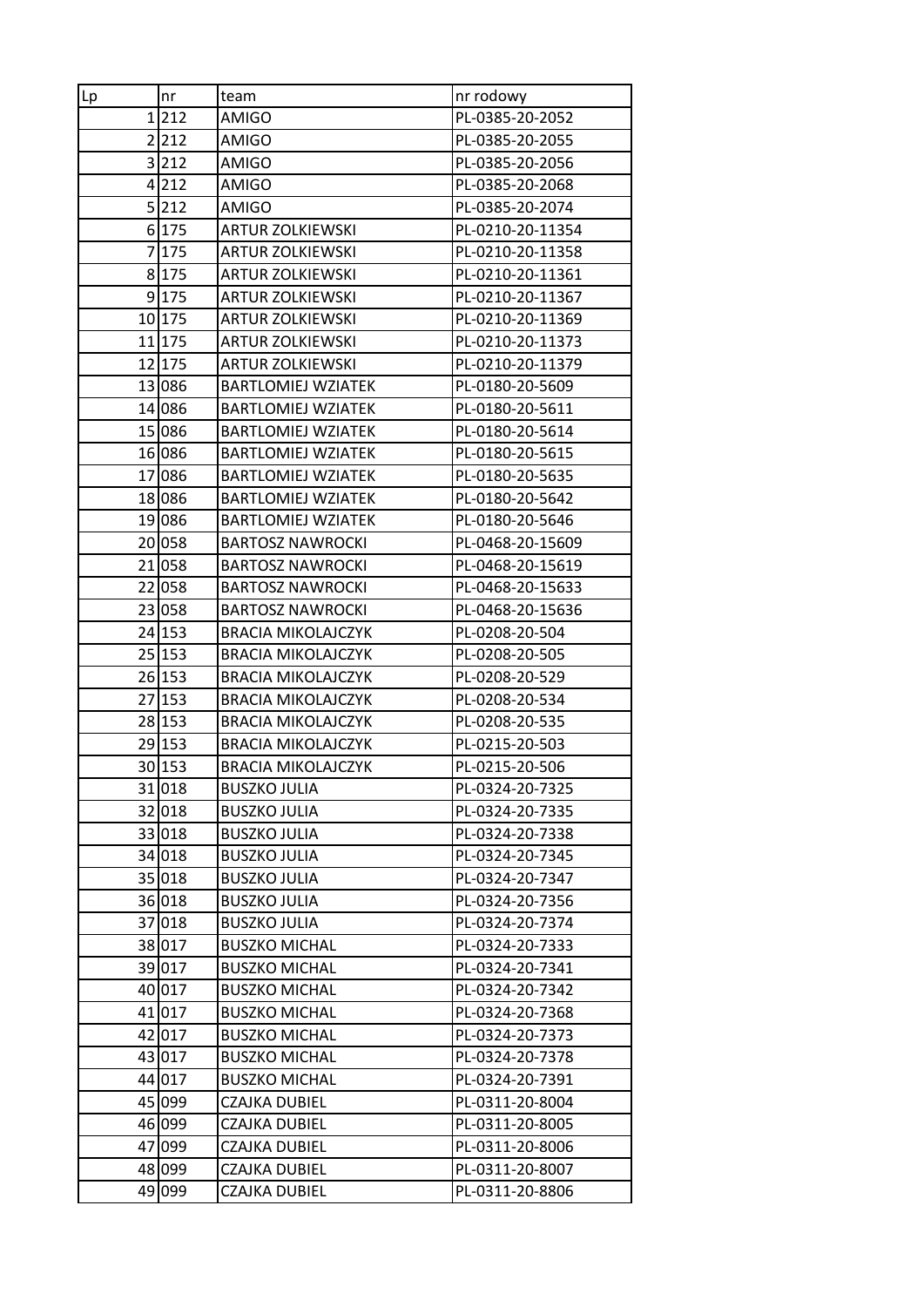| 50 099 | CZAJKA DUBIEL         | PL-0311-20-8845  |
|--------|-----------------------|------------------|
| 51 099 | <b>CZAJKA DUBIEL</b>  | PL-0311-20-8850  |
| 52 117 | DARIUSZ ZYBURA        | PL-0211-20-8701  |
| 53 117 | DARIUSZ ZYBURA        | PL-0211-20-8702  |
| 54 117 | DARIUSZ ZYBURA        | PL-0211-20-8703  |
| 55 117 | DARIUSZ ZYBURA        | PL-0211-20-8704  |
| 56 117 | DARIUSZ ZYBURA        | PL-0211-20-8718  |
| 57 117 | DARIUSZ ZYBURA        | PL-0211-20-8724  |
| 58 117 | DARIUSZ ZYBURA        | PL-0211-20-8737  |
| 59 174 | DAWID DUDEK           | PL-0388-20-2662  |
| 60 174 | DAWID DUDEK           | PL-0388-20-2667  |
| 61 174 | DAWID DUDEK           | PL-0388-20-2669  |
| 62 174 | DAWID DUDEK           | PL-0388-20-2671  |
| 63 174 | <b>DAWID DUDEK</b>    | PL-0388-20-2676  |
| 64 174 | DAWID DUDEK           | PL-0388-20-2679  |
| 65 174 | DAWID DUDEK           | PL-0388-20-2683  |
| 66 051 | <b>DROMADERY I</b>    | PL-0414-20-15698 |
| 67 051 | DROMADERY I           | PL-0414-20-15700 |
| 68 051 | DROMADERY I           | PL-0414-20-15714 |
| 69 096 | DYJAK ADAM            | PL-0215-20-10601 |
| 70 096 | DYJAK ADAM            | PL-0215-20-10603 |
| 71 096 | DYJAK ADAM            | PL-0215-20-10615 |
| 72 208 | <b>FILIP JARCZOK</b>  | PL-047-20-3301   |
| 73 208 | FILIP JARCZOK         | PL-047-20-3303   |
| 74 208 | <b>FILIP JARCZOK</b>  | PL-047-20-3305   |
| 75 208 | FILIP JARCZOK         | PL-047-20-3309   |
| 76 208 | <b>FILIP JARCZOK</b>  | PL-047-20-3312   |
| 77 208 | FILIP JARCZOK         | PL-047-20-3313   |
| 78 208 | FILIP JARCZOK         | PL-047-20-3322   |
| 79 014 | <b>FLOREK RYSZARD</b> | PL-0411-20-1210  |
| 80 014 | <b>FLOREK RYSZARD</b> | PL-0411-20-1231  |
| 81 014 | <b>FLOREK RYSZARD</b> | PL-0411-20-1237  |
| 82 014 | <b>FLOREK RYSZARD</b> | PL-0411-20-1242  |
| 83 014 | <b>FLOREK RYSZARD</b> | PL-0411-20-1252  |
| 84 014 | <b>FLOREK RYSZARD</b> | PL-0411-20-1253  |
| 85 014 | <b>FLOREK RYSZARD</b> | PL-0411-20-1275  |
| 86 049 | <b>GIBA</b>           | PL-0243-20-3053  |
| 87 049 | GIBA                  | PL-0243-20-3054  |
| 88 049 | GIBA                  | PL-0243-20-3410  |
| 89 049 | GIBA                  | PL-0243-20-3411  |
| 90 049 | GIBA                  | PL-0243-20-3500  |
| 91 049 | <b>GIBA</b>           | PL-0277-20-9473  |
| 92 049 | GIBA                  | PL-0277-20-9489  |
| 93 025 | <b>GORA MARCIN</b>    | PL-0311-20-4205  |
| 94 071 | <b>GRZEGORZ KUSAJ</b> | PL-0211-20-8951  |
| 95 071 | <b>GRZEGORZ KUSAJ</b> | PL-0211-20-8953  |
| 96 071 | <b>GRZEGORZ KUSAJ</b> | PL-0211-20-8958  |
| 97 071 | <b>GRZEGORZ KUSAJ</b> | PL-0211-20-8960  |
| 98 071 | <b>GRZEGORZ KUSAJ</b> | PL-0211-20-8961  |
| 99 071 | <b>GRZEGORZ KUSAJ</b> | PL-0211-20-8994  |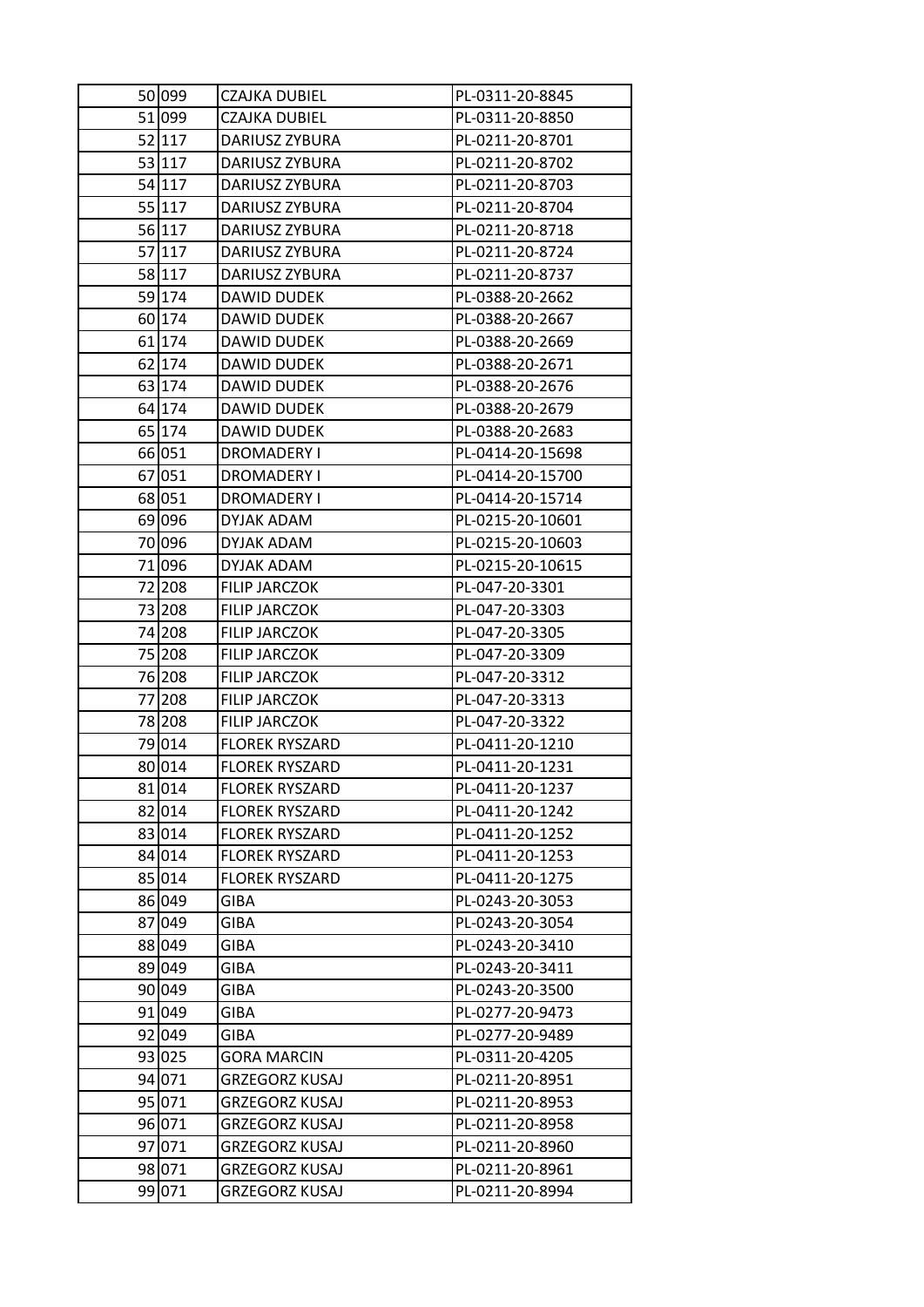| 100 046 | <b>HOLA PIOTR</b>         | PL-0411-20-3505  |
|---------|---------------------------|------------------|
| 101 046 | <b>HOLA PIOTR</b>         | PL-0411-20-3520  |
| 102 046 | <b>HOLA PIOTR</b>         | PL-0411-20-3521  |
| 103 046 | <b>HOLA PIOTR</b>         | PL-0411-20-3523  |
| 104 046 | <b>HOLA PIOTR</b>         | PL-0411-20-3532  |
| 105 046 | <b>HOLA PIOTR</b>         | PL-08-20-5916    |
| 106 046 | <b>HOLA PIOTR</b>         | PL-08-20-5917    |
| 107 215 | JGJL                      | PL-20-381-1062   |
| 108 215 | JGJL                      | PL-20-381-1064   |
| 109 215 | JGJL                      | PL-20-381-1076   |
| 110 215 | JGJL                      | PL-20-381-1078   |
| 111 215 | JGJL                      | PL-20-381-172    |
| 112 215 | JGJL                      | PL-20-381-175    |
| 113 215 | JGJL                      | PL-20-381-178    |
| 114 010 | <b>KRAWCZYK RYSZARD</b>   | PL-0210-20-1140  |
| 115 010 | <b>KRAWCZYK RYSZARD</b>   | PL-0210-20-1176  |
| 116 012 | <b>KRAWIECZEK LUCJAN</b>  | PL-0129-20-1788  |
| 117 012 | <b>KRAWIECZEK LUCJAN</b>  | PL-0129-20-1795  |
| 118 012 | <b>KRAWIECZEK LUCJAN</b>  | PL-0143-20-6038  |
| 119 012 | <b>KRAWIECZEK LUCJAN</b>  | PL-0143-20-6051  |
| 120 012 | <b>KRAWIECZEK LUCJAN</b>  | PL-0143-20-6052  |
| 121 012 | <b>KRAWIECZEK LUCJAN</b>  | PL-0143-20-6056  |
| 122 012 | <b>KRAWIECZEK LUCJAN</b>  | PL-0143-20-6058  |
| 123 077 | KROLIKOWSKI-ROBAKIEWICZ   | PL-0475-20-11226 |
| 124 077 | KROLIKOWSKI-ROBAKIEWICZ   | PL-0475-20-11238 |
| 125 077 | KROLIKOWSKI-ROBAKIEWICZ   | PL-0475-20-11239 |
| 126 077 | KROLIKOWSKI-ROBAKIEWICZ   | PL-0475-20-11241 |
| 127 077 | KROLIKOWSKI-ROBAKIEWICZ   | PL-0475-20-11242 |
| 128 077 | KROLIKOWSKI-ROBAKIEWICZ   | PL-0475-20-11247 |
| 129 077 | KROLIKOWSKI-ROBAKIEWICZ   | PL-0475-20-11248 |
| 130 077 | KROLIKOWSKI-ROBAKIEWICZ   | PL-0475-20-11253 |
| 131 210 | <b>KRZYSZTOF KOSTECKI</b> | PL-0208-20-1250  |
| 132 210 | <b>KRZYSZTOF KOSTECKI</b> | PL-0208-20-1251  |
| 133 210 | <b>KRZYSZTOF KOSTECKI</b> | PL-0208-20-1253  |
| 134 210 | <b>KRZYSZTOF KOSTECKI</b> | PL-0208-20-1254  |
| 135 210 | <b>KRZYSZTOF KOSTECKI</b> | PL-0208-20-1255  |
| 136 210 | <b>KRZYSZTOF KOSTECKI</b> | PL-0208-20-1256  |
| 137 210 | <b>KRZYSZTOF KOSTECKI</b> | PL-0208-20-1257  |
| 138 109 | KUCHARSKI DAREK TIM       | PL-0281-20-10303 |
| 139 109 | KUCHARSKI DAREK TIM       | PL-0281-20-10304 |
| 140 109 | KUCHARSKI DAREK TIM       | PL-0281-20-12214 |
| 141 109 | KUCHARSKI DAREK TIM       | PL-0281-20-12271 |
| 142 109 | KUCHARSKI DAREK TIM       | PL-0281-20-8804  |
| 143 109 | KUCHARSKI DAREK TIM       | PL-0281-20-8892  |
| 144 181 | KURKOWSKI SLAWOMIR        | PL-0321-20-5986  |
| 145 181 | <b>KURKOWSKI SLAWOMIR</b> | PL-0321-20-5994  |
| 146 181 | <b>KURKOWSKI SLAWOMIR</b> | PL-0321-20-5995  |
| 147 181 | KURKOWSKI SLAWOMIR        | PL-0321-20-5997  |
| 148 181 | <b>KURKOWSKI SLAWOMIR</b> | PL-0321-20-5998  |
| 149 181 | KURKOWSKI SLAWOMIR        | PL-0321-20-5999  |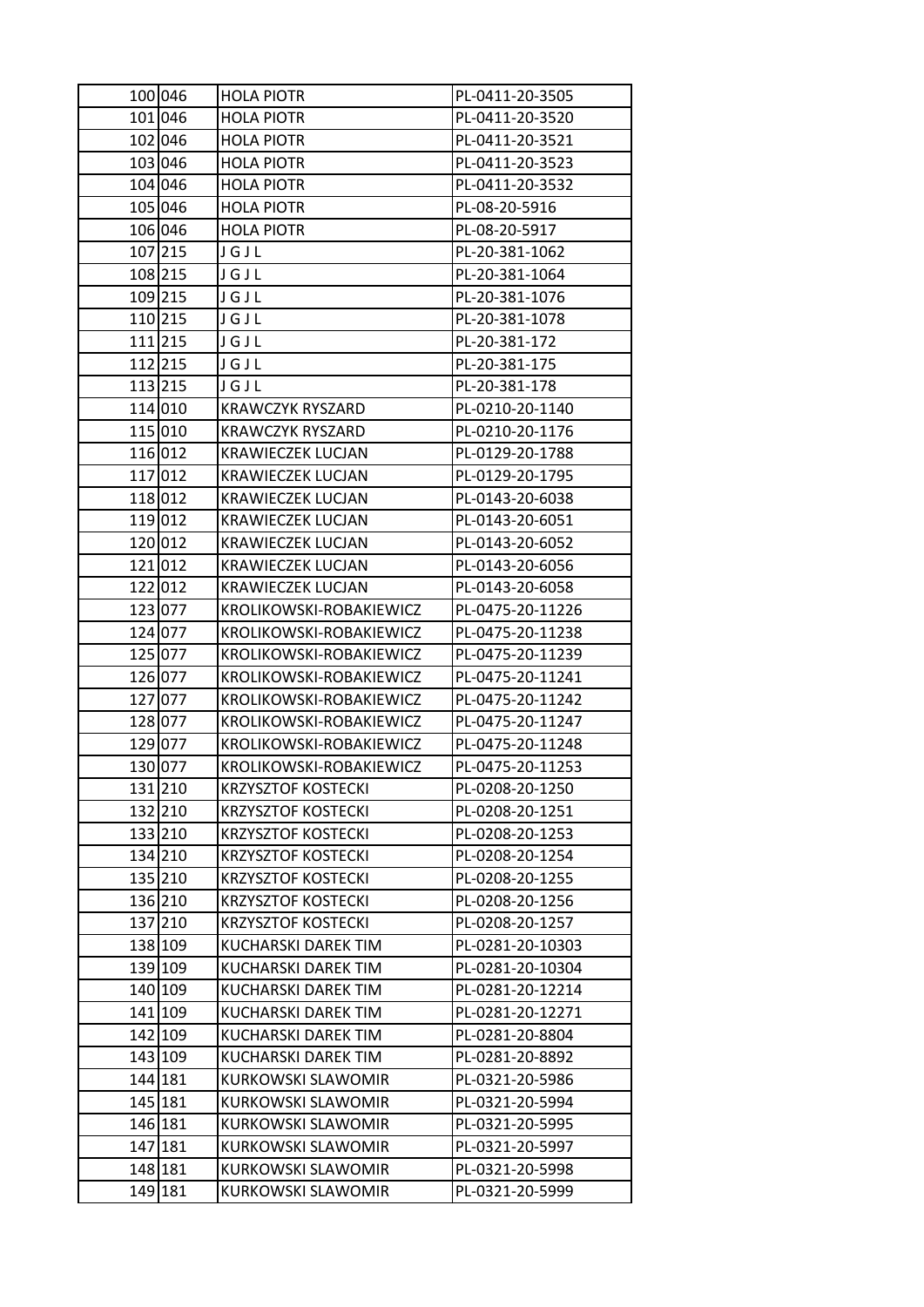| 151 011<br>KWIETNIOWSKI RAFAL<br>PL-0215-20-612<br>152 011<br><b>KWIETNIOWSKI RAFAL</b><br>PL-0215-20-656<br>153 072<br>LASECKI JERZY<br>PL-0468-20-5921<br>154 072<br><b>LASECKI JERZY</b><br>PL-0468-20-5923<br>155 072<br>LASECKI JERZY<br>PL-0468-20-5948<br>156 072<br>LASECKI JERZY<br>PL-0468-20-5951<br>157 072<br><b>LASECKI JERZY</b><br>PL-0468-20-5979<br>158 072<br>LASECKI JERZY<br>PL-0468-20-5984<br>159 072<br>LASECKI JERZY<br>PL-0468-20-5987<br>160 015<br>LOBODA ADAM<br>PL-033-20-4076<br>161 015<br>LOBODA ADAM<br>PL-033-20-4095<br>162 015<br>LOBODA ADAM<br>PL-033-20-4097<br>163 LoftNo LoftName<br>PRingNo<br>164 214<br>MACIUSZEK MICHAL<br>PL-0232-20-6301<br>165 214<br>MACIUSZEK MICHAL<br>PL-0232-20-6303<br>166 214<br>MACIUSZEK MICHAL<br>PL-0232-20-6305<br>167 214<br>MACIUSZEK MICHAL<br>PL-0232-20-6314<br>168 214<br>MACIUSZEK MICHAL<br>PL-0232-20-6317<br>169 214<br>MACIUSZEK MICHAL<br>PL-0232-20-6320<br>170 214<br>MACIUSZEK MICHAL<br>PL-0232-20-6323<br>171 1<br>MALEC MAREK II<br>PL-0215-20-10850<br>$172 1$<br>MALEC MAREK II<br>PL-0215-20-10851<br>173 1<br>MALEC MAREK II<br>PL-0215-20-10854<br>174 1<br>MALEC MAREK II<br>PL-0215-20-10855<br>175 1<br>MALEC MAREK II<br>PL-0215-20-10859<br>176 1<br>MALEC MAREK II<br>PL-0215-20-10881<br>177 059<br><b>MALEC MAREK</b><br>PL-0215-20-10849<br>178 059<br><b>MALEC MAREK</b><br>PL-0215-20-10858<br>179 059<br><b>MALEC MAREK</b><br>PL-0215-20-10870<br>180 059<br><b>MALEC MAREK</b><br>PL-0215-20-10890<br>PL-0215-20-10896<br>181 059<br><b>MALEC MAREK</b><br>182 059<br><b>MALEC MAREK</b><br>PL-0215-20-10897<br>183 059<br><b>MALEC MAREK</b><br>PL-0215-20-10899<br>184 073<br><b>MARCIN LIPKA</b><br>PL-08-20-2251<br>185 073<br><b>MARCIN LIPKA</b><br>PL-08-20-2254<br>186 073<br>PL-08-20-2256<br><b>MARCIN LIPKA</b><br>187 073<br><b>MARCIN LIPKA</b><br>PL-08-20-2257<br>188 073<br><b>MARCIN LIPKA</b><br>PL-08-20-2261<br>189 073<br><b>MARCIN LIPKA</b><br>PL-08-20-2262<br>190 073<br><b>MARCIN LIPKA</b><br>PL-08-20-2266<br>191 216<br>MIECZYSLAW KWIETNIOWSKI<br>PL-0215-20-134<br>192 216<br>MIECZYSLAW KWIETNIOWSKI<br>PL-0215-20-146<br>193 216<br>MIECZYSLAW KWIETNIOWSKI<br>PL-0215-20-147<br>194 216<br>MIECZYSLAW KWIETNIOWSKI<br>PL-0215-20-166<br>195 067<br>PL-0211-20-8104<br>MIROSLAW WARDA<br>196 067<br>MIROSLAW WARDA<br>PL-0211-20-8113<br>197 067<br>MIROSLAW WARDA<br>PL-0211-20-8130<br>198 067<br>MIROSLAW WARDA<br>PL-0211-20-8134 | 150 181 | KURKOWSKI SLAWOMIR | PL-0321-20-6000 |
|------------------------------------------------------------------------------------------------------------------------------------------------------------------------------------------------------------------------------------------------------------------------------------------------------------------------------------------------------------------------------------------------------------------------------------------------------------------------------------------------------------------------------------------------------------------------------------------------------------------------------------------------------------------------------------------------------------------------------------------------------------------------------------------------------------------------------------------------------------------------------------------------------------------------------------------------------------------------------------------------------------------------------------------------------------------------------------------------------------------------------------------------------------------------------------------------------------------------------------------------------------------------------------------------------------------------------------------------------------------------------------------------------------------------------------------------------------------------------------------------------------------------------------------------------------------------------------------------------------------------------------------------------------------------------------------------------------------------------------------------------------------------------------------------------------------------------------------------------------------------------------------------------------------------------------------------------------------------------------------------------------------------------------------------------------------------------------------------------------------------------------------------------------------------------------------------------------------------------------------------------------------------------------------------------------------------------------------------------------------------------------------------------------------------------------------------------------------------------------------|---------|--------------------|-----------------|
|                                                                                                                                                                                                                                                                                                                                                                                                                                                                                                                                                                                                                                                                                                                                                                                                                                                                                                                                                                                                                                                                                                                                                                                                                                                                                                                                                                                                                                                                                                                                                                                                                                                                                                                                                                                                                                                                                                                                                                                                                                                                                                                                                                                                                                                                                                                                                                                                                                                                                          |         |                    |                 |
|                                                                                                                                                                                                                                                                                                                                                                                                                                                                                                                                                                                                                                                                                                                                                                                                                                                                                                                                                                                                                                                                                                                                                                                                                                                                                                                                                                                                                                                                                                                                                                                                                                                                                                                                                                                                                                                                                                                                                                                                                                                                                                                                                                                                                                                                                                                                                                                                                                                                                          |         |                    |                 |
|                                                                                                                                                                                                                                                                                                                                                                                                                                                                                                                                                                                                                                                                                                                                                                                                                                                                                                                                                                                                                                                                                                                                                                                                                                                                                                                                                                                                                                                                                                                                                                                                                                                                                                                                                                                                                                                                                                                                                                                                                                                                                                                                                                                                                                                                                                                                                                                                                                                                                          |         |                    |                 |
|                                                                                                                                                                                                                                                                                                                                                                                                                                                                                                                                                                                                                                                                                                                                                                                                                                                                                                                                                                                                                                                                                                                                                                                                                                                                                                                                                                                                                                                                                                                                                                                                                                                                                                                                                                                                                                                                                                                                                                                                                                                                                                                                                                                                                                                                                                                                                                                                                                                                                          |         |                    |                 |
|                                                                                                                                                                                                                                                                                                                                                                                                                                                                                                                                                                                                                                                                                                                                                                                                                                                                                                                                                                                                                                                                                                                                                                                                                                                                                                                                                                                                                                                                                                                                                                                                                                                                                                                                                                                                                                                                                                                                                                                                                                                                                                                                                                                                                                                                                                                                                                                                                                                                                          |         |                    |                 |
|                                                                                                                                                                                                                                                                                                                                                                                                                                                                                                                                                                                                                                                                                                                                                                                                                                                                                                                                                                                                                                                                                                                                                                                                                                                                                                                                                                                                                                                                                                                                                                                                                                                                                                                                                                                                                                                                                                                                                                                                                                                                                                                                                                                                                                                                                                                                                                                                                                                                                          |         |                    |                 |
|                                                                                                                                                                                                                                                                                                                                                                                                                                                                                                                                                                                                                                                                                                                                                                                                                                                                                                                                                                                                                                                                                                                                                                                                                                                                                                                                                                                                                                                                                                                                                                                                                                                                                                                                                                                                                                                                                                                                                                                                                                                                                                                                                                                                                                                                                                                                                                                                                                                                                          |         |                    |                 |
|                                                                                                                                                                                                                                                                                                                                                                                                                                                                                                                                                                                                                                                                                                                                                                                                                                                                                                                                                                                                                                                                                                                                                                                                                                                                                                                                                                                                                                                                                                                                                                                                                                                                                                                                                                                                                                                                                                                                                                                                                                                                                                                                                                                                                                                                                                                                                                                                                                                                                          |         |                    |                 |
|                                                                                                                                                                                                                                                                                                                                                                                                                                                                                                                                                                                                                                                                                                                                                                                                                                                                                                                                                                                                                                                                                                                                                                                                                                                                                                                                                                                                                                                                                                                                                                                                                                                                                                                                                                                                                                                                                                                                                                                                                                                                                                                                                                                                                                                                                                                                                                                                                                                                                          |         |                    |                 |
|                                                                                                                                                                                                                                                                                                                                                                                                                                                                                                                                                                                                                                                                                                                                                                                                                                                                                                                                                                                                                                                                                                                                                                                                                                                                                                                                                                                                                                                                                                                                                                                                                                                                                                                                                                                                                                                                                                                                                                                                                                                                                                                                                                                                                                                                                                                                                                                                                                                                                          |         |                    |                 |
|                                                                                                                                                                                                                                                                                                                                                                                                                                                                                                                                                                                                                                                                                                                                                                                                                                                                                                                                                                                                                                                                                                                                                                                                                                                                                                                                                                                                                                                                                                                                                                                                                                                                                                                                                                                                                                                                                                                                                                                                                                                                                                                                                                                                                                                                                                                                                                                                                                                                                          |         |                    |                 |
|                                                                                                                                                                                                                                                                                                                                                                                                                                                                                                                                                                                                                                                                                                                                                                                                                                                                                                                                                                                                                                                                                                                                                                                                                                                                                                                                                                                                                                                                                                                                                                                                                                                                                                                                                                                                                                                                                                                                                                                                                                                                                                                                                                                                                                                                                                                                                                                                                                                                                          |         |                    |                 |
|                                                                                                                                                                                                                                                                                                                                                                                                                                                                                                                                                                                                                                                                                                                                                                                                                                                                                                                                                                                                                                                                                                                                                                                                                                                                                                                                                                                                                                                                                                                                                                                                                                                                                                                                                                                                                                                                                                                                                                                                                                                                                                                                                                                                                                                                                                                                                                                                                                                                                          |         |                    |                 |
|                                                                                                                                                                                                                                                                                                                                                                                                                                                                                                                                                                                                                                                                                                                                                                                                                                                                                                                                                                                                                                                                                                                                                                                                                                                                                                                                                                                                                                                                                                                                                                                                                                                                                                                                                                                                                                                                                                                                                                                                                                                                                                                                                                                                                                                                                                                                                                                                                                                                                          |         |                    |                 |
|                                                                                                                                                                                                                                                                                                                                                                                                                                                                                                                                                                                                                                                                                                                                                                                                                                                                                                                                                                                                                                                                                                                                                                                                                                                                                                                                                                                                                                                                                                                                                                                                                                                                                                                                                                                                                                                                                                                                                                                                                                                                                                                                                                                                                                                                                                                                                                                                                                                                                          |         |                    |                 |
|                                                                                                                                                                                                                                                                                                                                                                                                                                                                                                                                                                                                                                                                                                                                                                                                                                                                                                                                                                                                                                                                                                                                                                                                                                                                                                                                                                                                                                                                                                                                                                                                                                                                                                                                                                                                                                                                                                                                                                                                                                                                                                                                                                                                                                                                                                                                                                                                                                                                                          |         |                    |                 |
|                                                                                                                                                                                                                                                                                                                                                                                                                                                                                                                                                                                                                                                                                                                                                                                                                                                                                                                                                                                                                                                                                                                                                                                                                                                                                                                                                                                                                                                                                                                                                                                                                                                                                                                                                                                                                                                                                                                                                                                                                                                                                                                                                                                                                                                                                                                                                                                                                                                                                          |         |                    |                 |
|                                                                                                                                                                                                                                                                                                                                                                                                                                                                                                                                                                                                                                                                                                                                                                                                                                                                                                                                                                                                                                                                                                                                                                                                                                                                                                                                                                                                                                                                                                                                                                                                                                                                                                                                                                                                                                                                                                                                                                                                                                                                                                                                                                                                                                                                                                                                                                                                                                                                                          |         |                    |                 |
|                                                                                                                                                                                                                                                                                                                                                                                                                                                                                                                                                                                                                                                                                                                                                                                                                                                                                                                                                                                                                                                                                                                                                                                                                                                                                                                                                                                                                                                                                                                                                                                                                                                                                                                                                                                                                                                                                                                                                                                                                                                                                                                                                                                                                                                                                                                                                                                                                                                                                          |         |                    |                 |
|                                                                                                                                                                                                                                                                                                                                                                                                                                                                                                                                                                                                                                                                                                                                                                                                                                                                                                                                                                                                                                                                                                                                                                                                                                                                                                                                                                                                                                                                                                                                                                                                                                                                                                                                                                                                                                                                                                                                                                                                                                                                                                                                                                                                                                                                                                                                                                                                                                                                                          |         |                    |                 |
|                                                                                                                                                                                                                                                                                                                                                                                                                                                                                                                                                                                                                                                                                                                                                                                                                                                                                                                                                                                                                                                                                                                                                                                                                                                                                                                                                                                                                                                                                                                                                                                                                                                                                                                                                                                                                                                                                                                                                                                                                                                                                                                                                                                                                                                                                                                                                                                                                                                                                          |         |                    |                 |
|                                                                                                                                                                                                                                                                                                                                                                                                                                                                                                                                                                                                                                                                                                                                                                                                                                                                                                                                                                                                                                                                                                                                                                                                                                                                                                                                                                                                                                                                                                                                                                                                                                                                                                                                                                                                                                                                                                                                                                                                                                                                                                                                                                                                                                                                                                                                                                                                                                                                                          |         |                    |                 |
|                                                                                                                                                                                                                                                                                                                                                                                                                                                                                                                                                                                                                                                                                                                                                                                                                                                                                                                                                                                                                                                                                                                                                                                                                                                                                                                                                                                                                                                                                                                                                                                                                                                                                                                                                                                                                                                                                                                                                                                                                                                                                                                                                                                                                                                                                                                                                                                                                                                                                          |         |                    |                 |
|                                                                                                                                                                                                                                                                                                                                                                                                                                                                                                                                                                                                                                                                                                                                                                                                                                                                                                                                                                                                                                                                                                                                                                                                                                                                                                                                                                                                                                                                                                                                                                                                                                                                                                                                                                                                                                                                                                                                                                                                                                                                                                                                                                                                                                                                                                                                                                                                                                                                                          |         |                    |                 |
|                                                                                                                                                                                                                                                                                                                                                                                                                                                                                                                                                                                                                                                                                                                                                                                                                                                                                                                                                                                                                                                                                                                                                                                                                                                                                                                                                                                                                                                                                                                                                                                                                                                                                                                                                                                                                                                                                                                                                                                                                                                                                                                                                                                                                                                                                                                                                                                                                                                                                          |         |                    |                 |
|                                                                                                                                                                                                                                                                                                                                                                                                                                                                                                                                                                                                                                                                                                                                                                                                                                                                                                                                                                                                                                                                                                                                                                                                                                                                                                                                                                                                                                                                                                                                                                                                                                                                                                                                                                                                                                                                                                                                                                                                                                                                                                                                                                                                                                                                                                                                                                                                                                                                                          |         |                    |                 |
|                                                                                                                                                                                                                                                                                                                                                                                                                                                                                                                                                                                                                                                                                                                                                                                                                                                                                                                                                                                                                                                                                                                                                                                                                                                                                                                                                                                                                                                                                                                                                                                                                                                                                                                                                                                                                                                                                                                                                                                                                                                                                                                                                                                                                                                                                                                                                                                                                                                                                          |         |                    |                 |
|                                                                                                                                                                                                                                                                                                                                                                                                                                                                                                                                                                                                                                                                                                                                                                                                                                                                                                                                                                                                                                                                                                                                                                                                                                                                                                                                                                                                                                                                                                                                                                                                                                                                                                                                                                                                                                                                                                                                                                                                                                                                                                                                                                                                                                                                                                                                                                                                                                                                                          |         |                    |                 |
|                                                                                                                                                                                                                                                                                                                                                                                                                                                                                                                                                                                                                                                                                                                                                                                                                                                                                                                                                                                                                                                                                                                                                                                                                                                                                                                                                                                                                                                                                                                                                                                                                                                                                                                                                                                                                                                                                                                                                                                                                                                                                                                                                                                                                                                                                                                                                                                                                                                                                          |         |                    |                 |
|                                                                                                                                                                                                                                                                                                                                                                                                                                                                                                                                                                                                                                                                                                                                                                                                                                                                                                                                                                                                                                                                                                                                                                                                                                                                                                                                                                                                                                                                                                                                                                                                                                                                                                                                                                                                                                                                                                                                                                                                                                                                                                                                                                                                                                                                                                                                                                                                                                                                                          |         |                    |                 |
|                                                                                                                                                                                                                                                                                                                                                                                                                                                                                                                                                                                                                                                                                                                                                                                                                                                                                                                                                                                                                                                                                                                                                                                                                                                                                                                                                                                                                                                                                                                                                                                                                                                                                                                                                                                                                                                                                                                                                                                                                                                                                                                                                                                                                                                                                                                                                                                                                                                                                          |         |                    |                 |
|                                                                                                                                                                                                                                                                                                                                                                                                                                                                                                                                                                                                                                                                                                                                                                                                                                                                                                                                                                                                                                                                                                                                                                                                                                                                                                                                                                                                                                                                                                                                                                                                                                                                                                                                                                                                                                                                                                                                                                                                                                                                                                                                                                                                                                                                                                                                                                                                                                                                                          |         |                    |                 |
|                                                                                                                                                                                                                                                                                                                                                                                                                                                                                                                                                                                                                                                                                                                                                                                                                                                                                                                                                                                                                                                                                                                                                                                                                                                                                                                                                                                                                                                                                                                                                                                                                                                                                                                                                                                                                                                                                                                                                                                                                                                                                                                                                                                                                                                                                                                                                                                                                                                                                          |         |                    |                 |
|                                                                                                                                                                                                                                                                                                                                                                                                                                                                                                                                                                                                                                                                                                                                                                                                                                                                                                                                                                                                                                                                                                                                                                                                                                                                                                                                                                                                                                                                                                                                                                                                                                                                                                                                                                                                                                                                                                                                                                                                                                                                                                                                                                                                                                                                                                                                                                                                                                                                                          |         |                    |                 |
|                                                                                                                                                                                                                                                                                                                                                                                                                                                                                                                                                                                                                                                                                                                                                                                                                                                                                                                                                                                                                                                                                                                                                                                                                                                                                                                                                                                                                                                                                                                                                                                                                                                                                                                                                                                                                                                                                                                                                                                                                                                                                                                                                                                                                                                                                                                                                                                                                                                                                          |         |                    |                 |
|                                                                                                                                                                                                                                                                                                                                                                                                                                                                                                                                                                                                                                                                                                                                                                                                                                                                                                                                                                                                                                                                                                                                                                                                                                                                                                                                                                                                                                                                                                                                                                                                                                                                                                                                                                                                                                                                                                                                                                                                                                                                                                                                                                                                                                                                                                                                                                                                                                                                                          |         |                    |                 |
|                                                                                                                                                                                                                                                                                                                                                                                                                                                                                                                                                                                                                                                                                                                                                                                                                                                                                                                                                                                                                                                                                                                                                                                                                                                                                                                                                                                                                                                                                                                                                                                                                                                                                                                                                                                                                                                                                                                                                                                                                                                                                                                                                                                                                                                                                                                                                                                                                                                                                          |         |                    |                 |
|                                                                                                                                                                                                                                                                                                                                                                                                                                                                                                                                                                                                                                                                                                                                                                                                                                                                                                                                                                                                                                                                                                                                                                                                                                                                                                                                                                                                                                                                                                                                                                                                                                                                                                                                                                                                                                                                                                                                                                                                                                                                                                                                                                                                                                                                                                                                                                                                                                                                                          |         |                    |                 |
|                                                                                                                                                                                                                                                                                                                                                                                                                                                                                                                                                                                                                                                                                                                                                                                                                                                                                                                                                                                                                                                                                                                                                                                                                                                                                                                                                                                                                                                                                                                                                                                                                                                                                                                                                                                                                                                                                                                                                                                                                                                                                                                                                                                                                                                                                                                                                                                                                                                                                          |         |                    |                 |
|                                                                                                                                                                                                                                                                                                                                                                                                                                                                                                                                                                                                                                                                                                                                                                                                                                                                                                                                                                                                                                                                                                                                                                                                                                                                                                                                                                                                                                                                                                                                                                                                                                                                                                                                                                                                                                                                                                                                                                                                                                                                                                                                                                                                                                                                                                                                                                                                                                                                                          |         |                    |                 |
|                                                                                                                                                                                                                                                                                                                                                                                                                                                                                                                                                                                                                                                                                                                                                                                                                                                                                                                                                                                                                                                                                                                                                                                                                                                                                                                                                                                                                                                                                                                                                                                                                                                                                                                                                                                                                                                                                                                                                                                                                                                                                                                                                                                                                                                                                                                                                                                                                                                                                          |         |                    |                 |
|                                                                                                                                                                                                                                                                                                                                                                                                                                                                                                                                                                                                                                                                                                                                                                                                                                                                                                                                                                                                                                                                                                                                                                                                                                                                                                                                                                                                                                                                                                                                                                                                                                                                                                                                                                                                                                                                                                                                                                                                                                                                                                                                                                                                                                                                                                                                                                                                                                                                                          |         |                    |                 |
|                                                                                                                                                                                                                                                                                                                                                                                                                                                                                                                                                                                                                                                                                                                                                                                                                                                                                                                                                                                                                                                                                                                                                                                                                                                                                                                                                                                                                                                                                                                                                                                                                                                                                                                                                                                                                                                                                                                                                                                                                                                                                                                                                                                                                                                                                                                                                                                                                                                                                          |         |                    |                 |
|                                                                                                                                                                                                                                                                                                                                                                                                                                                                                                                                                                                                                                                                                                                                                                                                                                                                                                                                                                                                                                                                                                                                                                                                                                                                                                                                                                                                                                                                                                                                                                                                                                                                                                                                                                                                                                                                                                                                                                                                                                                                                                                                                                                                                                                                                                                                                                                                                                                                                          |         |                    |                 |
|                                                                                                                                                                                                                                                                                                                                                                                                                                                                                                                                                                                                                                                                                                                                                                                                                                                                                                                                                                                                                                                                                                                                                                                                                                                                                                                                                                                                                                                                                                                                                                                                                                                                                                                                                                                                                                                                                                                                                                                                                                                                                                                                                                                                                                                                                                                                                                                                                                                                                          |         |                    |                 |
|                                                                                                                                                                                                                                                                                                                                                                                                                                                                                                                                                                                                                                                                                                                                                                                                                                                                                                                                                                                                                                                                                                                                                                                                                                                                                                                                                                                                                                                                                                                                                                                                                                                                                                                                                                                                                                                                                                                                                                                                                                                                                                                                                                                                                                                                                                                                                                                                                                                                                          |         |                    |                 |
|                                                                                                                                                                                                                                                                                                                                                                                                                                                                                                                                                                                                                                                                                                                                                                                                                                                                                                                                                                                                                                                                                                                                                                                                                                                                                                                                                                                                                                                                                                                                                                                                                                                                                                                                                                                                                                                                                                                                                                                                                                                                                                                                                                                                                                                                                                                                                                                                                                                                                          |         |                    |                 |
|                                                                                                                                                                                                                                                                                                                                                                                                                                                                                                                                                                                                                                                                                                                                                                                                                                                                                                                                                                                                                                                                                                                                                                                                                                                                                                                                                                                                                                                                                                                                                                                                                                                                                                                                                                                                                                                                                                                                                                                                                                                                                                                                                                                                                                                                                                                                                                                                                                                                                          |         |                    |                 |
| 199 067<br>MIROSLAW WARDA<br>PL-0211-20-8142                                                                                                                                                                                                                                                                                                                                                                                                                                                                                                                                                                                                                                                                                                                                                                                                                                                                                                                                                                                                                                                                                                                                                                                                                                                                                                                                                                                                                                                                                                                                                                                                                                                                                                                                                                                                                                                                                                                                                                                                                                                                                                                                                                                                                                                                                                                                                                                                                                             |         |                    |                 |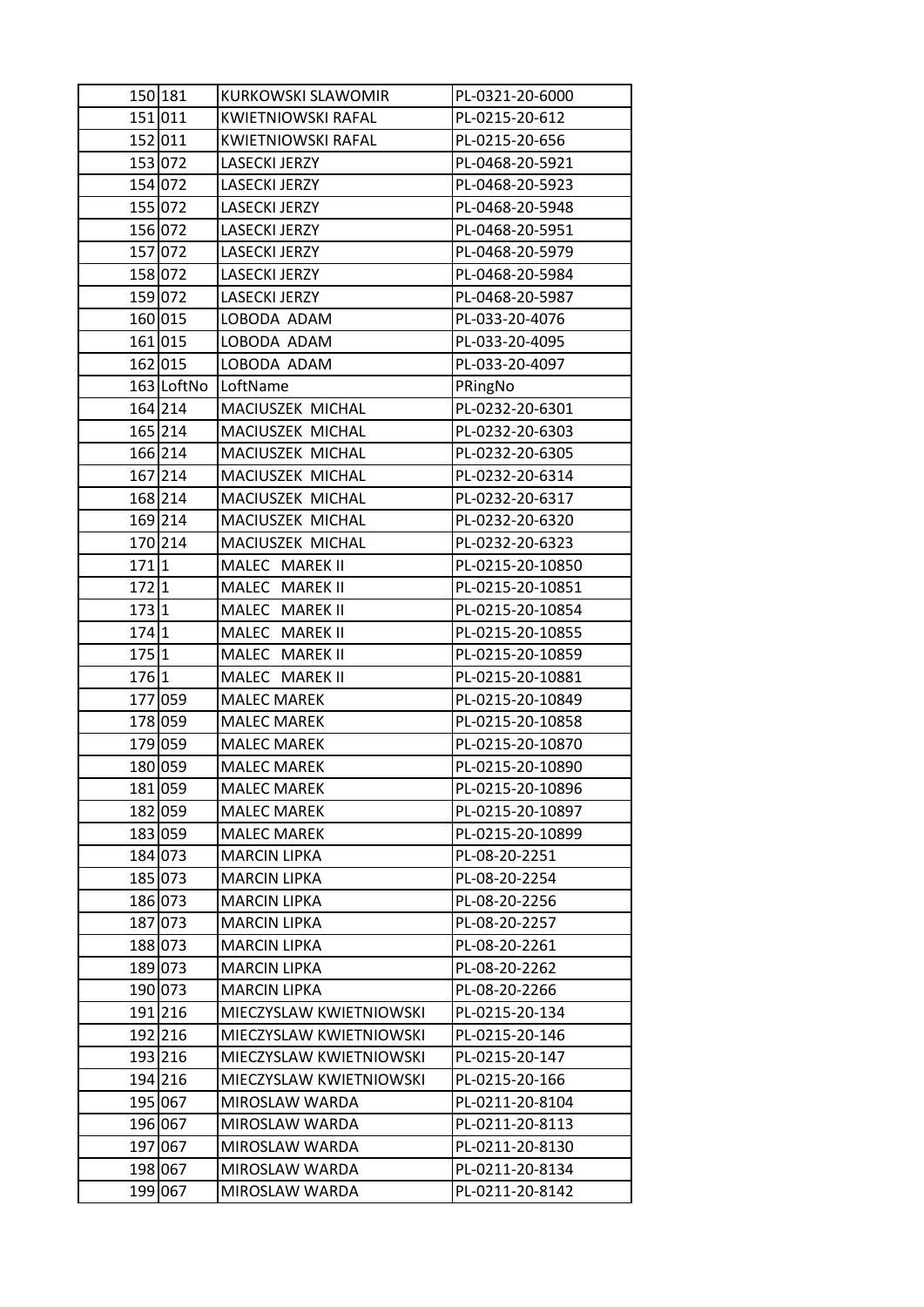| 201 067<br>MIROSLAW WARDA<br>PL-0211-20-8145<br>202 005<br>MMMMM DANILOWICZ<br>PL-0215-20-11167<br>203 005<br>MMMMM DANILOWICZ<br>PL-0215-20-11183<br>204 004<br>PL-0490-20-7061<br><b>OBIDZINSKI ROBERT</b><br>205 004<br><b>OBIDZINSKI ROBERT</b><br>PL-0490-20-7063<br>206 004<br><b>OBIDZINSKI ROBERT</b><br>PL-0490-20-7066<br>207 004<br>PL-0490-20-7071<br>OBIDZINSKI ROBERT<br>208 004<br><b>OBIDZINSKI ROBERT</b><br>PL-0490-20-7072<br>209 004<br><b>OBIDZINSKI ROBERT</b><br>PL-0490-20-7074<br>210 004<br><b>OBIDZINSKI ROBERT</b><br>PL-0490-20-7075<br>211 145<br>PRZEDNIKOWSKI WIESLAW<br>PL-0306-20-2063<br>212 145<br>PRZEDNIKOWSKI WIESLAW<br>PL-0306-20-2068<br>213 145<br>PRZEDNIKOWSKI WIESLAW<br>PL-0306-20-2073<br>214 145<br>PRZEDNIKOWSKI WIESLAW<br>PL-0306-20-2074<br>215 145<br>PRZEDNIKOWSKI WIESLAW<br>PL-0306-20-2078<br>216 145<br>PRZEDNIKOWSKI WIESLAW<br>PL-0306-20-2079<br>217 145<br>PRZEDNIKOWSKI WIESLAW<br>PL-0306-20-2082<br>218 209<br><b>SANTOS HODOWLA</b><br>PL-208-20-1235<br>219 209<br><b>SANTOS HODOWLA</b><br>PL-208-20-1236<br>220 209<br><b>SANTOS HODOWLA</b><br>PL-208-20-1237<br>221 209<br><b>SANTOS HODOWLA</b><br>PL-208-20-1239<br>222 209<br><b>SANTOS HODOWLA</b><br>PL-208-20-1240<br>223 209<br><b>SANTOS HODOWLA</b><br>PL-208-20-1242<br>224 209<br><b>SANTOS HODOWLA</b><br>PL-208-20-1245<br>225 040<br><b>SCHNAIDER KRZYSZTOF</b><br>PL-0232-20-8648<br>226 048<br>SEYKOpol JERZY SERZYSKO<br>PL-0478-20-2006<br>227 048<br>SEYKOpol JERZY SERZYSKO<br>PL-0478-20-2007<br>228 093<br>SLAWOMIR BLASZCZAK<br>PL-0215-20-2304<br>229 093<br>PL-0215-20-2305<br>SLAWOMIR BLASZCZAK<br>230 093<br>SLAWOMIR BLASZCZAK<br>PL-0215-20-2306<br>PL-0215-20-2309<br>231 093<br>SLAWOMIR BLASZCZAK<br>232 093<br>SLAWOMIR BLASZCZAK<br>PL-0215-20-2310<br>233 093<br>SLAWOMIR BLASZCZAK<br>PL-0215-20-2325<br>234 093<br>SLAWOMIR BLASZCZAK<br>PL-0215-20-2335<br>235 108<br>SLAWOMIR KLECZAJ<br>PL-0180-20-9628<br>236 108<br><b>SLAWOMIR KLECZAJ</b><br>PL-0180-20-9629<br>237 108<br>SLAWOMIR KLECZAJ<br>PL-0180-20-9630<br>238 108<br><b>SLAWOMIR KLECZAJ</b><br>PL-0180-20-9631<br>239 108<br><b>SLAWOMIR KLECZAJ</b><br>PL-0180-20-9638<br>240 108<br>SLAWOMIR KLECZAJ<br>PL-0180-20-9645<br>241 108<br>SLAWOMIR KLECZAJ<br>PL-0180-20-9646<br>242 039<br>SMYK PIOTR<br>PL-0210-20-3787<br>243 039<br><b>SMYK PIOTR</b><br>PL-0210-20-3797<br>244 039<br>SMYK PIOTR<br>PL-0210-20-3798<br>245 039<br>SMYK PIOTR<br>PL-0210-20-3799<br>246 039<br><b>SMYK PIOTR</b><br>PL-0210-20-3800<br>247 103<br>SZEREGOWIEC DOLOT<br>PL-02-20-6903<br>248 103<br>SZEREGOWIEC DOLOT<br>PL-02-20-6907 | 200 067 | MIROSLAW WARDA    | PL-0211-20-8144 |
|-------------------------------------------------------------------------------------------------------------------------------------------------------------------------------------------------------------------------------------------------------------------------------------------------------------------------------------------------------------------------------------------------------------------------------------------------------------------------------------------------------------------------------------------------------------------------------------------------------------------------------------------------------------------------------------------------------------------------------------------------------------------------------------------------------------------------------------------------------------------------------------------------------------------------------------------------------------------------------------------------------------------------------------------------------------------------------------------------------------------------------------------------------------------------------------------------------------------------------------------------------------------------------------------------------------------------------------------------------------------------------------------------------------------------------------------------------------------------------------------------------------------------------------------------------------------------------------------------------------------------------------------------------------------------------------------------------------------------------------------------------------------------------------------------------------------------------------------------------------------------------------------------------------------------------------------------------------------------------------------------------------------------------------------------------------------------------------------------------------------------------------------------------------------------------------------------------------------------------------------------------------------------------------------------------------------------------------------------------------------------------------------------------------------------------------------------------------------------------------------------------------------------------------------------------------------------------------------------------------------------------------------------------|---------|-------------------|-----------------|
|                                                                                                                                                                                                                                                                                                                                                                                                                                                                                                                                                                                                                                                                                                                                                                                                                                                                                                                                                                                                                                                                                                                                                                                                                                                                                                                                                                                                                                                                                                                                                                                                                                                                                                                                                                                                                                                                                                                                                                                                                                                                                                                                                                                                                                                                                                                                                                                                                                                                                                                                                                                                                                                       |         |                   |                 |
|                                                                                                                                                                                                                                                                                                                                                                                                                                                                                                                                                                                                                                                                                                                                                                                                                                                                                                                                                                                                                                                                                                                                                                                                                                                                                                                                                                                                                                                                                                                                                                                                                                                                                                                                                                                                                                                                                                                                                                                                                                                                                                                                                                                                                                                                                                                                                                                                                                                                                                                                                                                                                                                       |         |                   |                 |
|                                                                                                                                                                                                                                                                                                                                                                                                                                                                                                                                                                                                                                                                                                                                                                                                                                                                                                                                                                                                                                                                                                                                                                                                                                                                                                                                                                                                                                                                                                                                                                                                                                                                                                                                                                                                                                                                                                                                                                                                                                                                                                                                                                                                                                                                                                                                                                                                                                                                                                                                                                                                                                                       |         |                   |                 |
|                                                                                                                                                                                                                                                                                                                                                                                                                                                                                                                                                                                                                                                                                                                                                                                                                                                                                                                                                                                                                                                                                                                                                                                                                                                                                                                                                                                                                                                                                                                                                                                                                                                                                                                                                                                                                                                                                                                                                                                                                                                                                                                                                                                                                                                                                                                                                                                                                                                                                                                                                                                                                                                       |         |                   |                 |
|                                                                                                                                                                                                                                                                                                                                                                                                                                                                                                                                                                                                                                                                                                                                                                                                                                                                                                                                                                                                                                                                                                                                                                                                                                                                                                                                                                                                                                                                                                                                                                                                                                                                                                                                                                                                                                                                                                                                                                                                                                                                                                                                                                                                                                                                                                                                                                                                                                                                                                                                                                                                                                                       |         |                   |                 |
|                                                                                                                                                                                                                                                                                                                                                                                                                                                                                                                                                                                                                                                                                                                                                                                                                                                                                                                                                                                                                                                                                                                                                                                                                                                                                                                                                                                                                                                                                                                                                                                                                                                                                                                                                                                                                                                                                                                                                                                                                                                                                                                                                                                                                                                                                                                                                                                                                                                                                                                                                                                                                                                       |         |                   |                 |
|                                                                                                                                                                                                                                                                                                                                                                                                                                                                                                                                                                                                                                                                                                                                                                                                                                                                                                                                                                                                                                                                                                                                                                                                                                                                                                                                                                                                                                                                                                                                                                                                                                                                                                                                                                                                                                                                                                                                                                                                                                                                                                                                                                                                                                                                                                                                                                                                                                                                                                                                                                                                                                                       |         |                   |                 |
|                                                                                                                                                                                                                                                                                                                                                                                                                                                                                                                                                                                                                                                                                                                                                                                                                                                                                                                                                                                                                                                                                                                                                                                                                                                                                                                                                                                                                                                                                                                                                                                                                                                                                                                                                                                                                                                                                                                                                                                                                                                                                                                                                                                                                                                                                                                                                                                                                                                                                                                                                                                                                                                       |         |                   |                 |
|                                                                                                                                                                                                                                                                                                                                                                                                                                                                                                                                                                                                                                                                                                                                                                                                                                                                                                                                                                                                                                                                                                                                                                                                                                                                                                                                                                                                                                                                                                                                                                                                                                                                                                                                                                                                                                                                                                                                                                                                                                                                                                                                                                                                                                                                                                                                                                                                                                                                                                                                                                                                                                                       |         |                   |                 |
|                                                                                                                                                                                                                                                                                                                                                                                                                                                                                                                                                                                                                                                                                                                                                                                                                                                                                                                                                                                                                                                                                                                                                                                                                                                                                                                                                                                                                                                                                                                                                                                                                                                                                                                                                                                                                                                                                                                                                                                                                                                                                                                                                                                                                                                                                                                                                                                                                                                                                                                                                                                                                                                       |         |                   |                 |
|                                                                                                                                                                                                                                                                                                                                                                                                                                                                                                                                                                                                                                                                                                                                                                                                                                                                                                                                                                                                                                                                                                                                                                                                                                                                                                                                                                                                                                                                                                                                                                                                                                                                                                                                                                                                                                                                                                                                                                                                                                                                                                                                                                                                                                                                                                                                                                                                                                                                                                                                                                                                                                                       |         |                   |                 |
|                                                                                                                                                                                                                                                                                                                                                                                                                                                                                                                                                                                                                                                                                                                                                                                                                                                                                                                                                                                                                                                                                                                                                                                                                                                                                                                                                                                                                                                                                                                                                                                                                                                                                                                                                                                                                                                                                                                                                                                                                                                                                                                                                                                                                                                                                                                                                                                                                                                                                                                                                                                                                                                       |         |                   |                 |
|                                                                                                                                                                                                                                                                                                                                                                                                                                                                                                                                                                                                                                                                                                                                                                                                                                                                                                                                                                                                                                                                                                                                                                                                                                                                                                                                                                                                                                                                                                                                                                                                                                                                                                                                                                                                                                                                                                                                                                                                                                                                                                                                                                                                                                                                                                                                                                                                                                                                                                                                                                                                                                                       |         |                   |                 |
|                                                                                                                                                                                                                                                                                                                                                                                                                                                                                                                                                                                                                                                                                                                                                                                                                                                                                                                                                                                                                                                                                                                                                                                                                                                                                                                                                                                                                                                                                                                                                                                                                                                                                                                                                                                                                                                                                                                                                                                                                                                                                                                                                                                                                                                                                                                                                                                                                                                                                                                                                                                                                                                       |         |                   |                 |
|                                                                                                                                                                                                                                                                                                                                                                                                                                                                                                                                                                                                                                                                                                                                                                                                                                                                                                                                                                                                                                                                                                                                                                                                                                                                                                                                                                                                                                                                                                                                                                                                                                                                                                                                                                                                                                                                                                                                                                                                                                                                                                                                                                                                                                                                                                                                                                                                                                                                                                                                                                                                                                                       |         |                   |                 |
|                                                                                                                                                                                                                                                                                                                                                                                                                                                                                                                                                                                                                                                                                                                                                                                                                                                                                                                                                                                                                                                                                                                                                                                                                                                                                                                                                                                                                                                                                                                                                                                                                                                                                                                                                                                                                                                                                                                                                                                                                                                                                                                                                                                                                                                                                                                                                                                                                                                                                                                                                                                                                                                       |         |                   |                 |
|                                                                                                                                                                                                                                                                                                                                                                                                                                                                                                                                                                                                                                                                                                                                                                                                                                                                                                                                                                                                                                                                                                                                                                                                                                                                                                                                                                                                                                                                                                                                                                                                                                                                                                                                                                                                                                                                                                                                                                                                                                                                                                                                                                                                                                                                                                                                                                                                                                                                                                                                                                                                                                                       |         |                   |                 |
|                                                                                                                                                                                                                                                                                                                                                                                                                                                                                                                                                                                                                                                                                                                                                                                                                                                                                                                                                                                                                                                                                                                                                                                                                                                                                                                                                                                                                                                                                                                                                                                                                                                                                                                                                                                                                                                                                                                                                                                                                                                                                                                                                                                                                                                                                                                                                                                                                                                                                                                                                                                                                                                       |         |                   |                 |
|                                                                                                                                                                                                                                                                                                                                                                                                                                                                                                                                                                                                                                                                                                                                                                                                                                                                                                                                                                                                                                                                                                                                                                                                                                                                                                                                                                                                                                                                                                                                                                                                                                                                                                                                                                                                                                                                                                                                                                                                                                                                                                                                                                                                                                                                                                                                                                                                                                                                                                                                                                                                                                                       |         |                   |                 |
|                                                                                                                                                                                                                                                                                                                                                                                                                                                                                                                                                                                                                                                                                                                                                                                                                                                                                                                                                                                                                                                                                                                                                                                                                                                                                                                                                                                                                                                                                                                                                                                                                                                                                                                                                                                                                                                                                                                                                                                                                                                                                                                                                                                                                                                                                                                                                                                                                                                                                                                                                                                                                                                       |         |                   |                 |
|                                                                                                                                                                                                                                                                                                                                                                                                                                                                                                                                                                                                                                                                                                                                                                                                                                                                                                                                                                                                                                                                                                                                                                                                                                                                                                                                                                                                                                                                                                                                                                                                                                                                                                                                                                                                                                                                                                                                                                                                                                                                                                                                                                                                                                                                                                                                                                                                                                                                                                                                                                                                                                                       |         |                   |                 |
|                                                                                                                                                                                                                                                                                                                                                                                                                                                                                                                                                                                                                                                                                                                                                                                                                                                                                                                                                                                                                                                                                                                                                                                                                                                                                                                                                                                                                                                                                                                                                                                                                                                                                                                                                                                                                                                                                                                                                                                                                                                                                                                                                                                                                                                                                                                                                                                                                                                                                                                                                                                                                                                       |         |                   |                 |
|                                                                                                                                                                                                                                                                                                                                                                                                                                                                                                                                                                                                                                                                                                                                                                                                                                                                                                                                                                                                                                                                                                                                                                                                                                                                                                                                                                                                                                                                                                                                                                                                                                                                                                                                                                                                                                                                                                                                                                                                                                                                                                                                                                                                                                                                                                                                                                                                                                                                                                                                                                                                                                                       |         |                   |                 |
|                                                                                                                                                                                                                                                                                                                                                                                                                                                                                                                                                                                                                                                                                                                                                                                                                                                                                                                                                                                                                                                                                                                                                                                                                                                                                                                                                                                                                                                                                                                                                                                                                                                                                                                                                                                                                                                                                                                                                                                                                                                                                                                                                                                                                                                                                                                                                                                                                                                                                                                                                                                                                                                       |         |                   |                 |
|                                                                                                                                                                                                                                                                                                                                                                                                                                                                                                                                                                                                                                                                                                                                                                                                                                                                                                                                                                                                                                                                                                                                                                                                                                                                                                                                                                                                                                                                                                                                                                                                                                                                                                                                                                                                                                                                                                                                                                                                                                                                                                                                                                                                                                                                                                                                                                                                                                                                                                                                                                                                                                                       |         |                   |                 |
|                                                                                                                                                                                                                                                                                                                                                                                                                                                                                                                                                                                                                                                                                                                                                                                                                                                                                                                                                                                                                                                                                                                                                                                                                                                                                                                                                                                                                                                                                                                                                                                                                                                                                                                                                                                                                                                                                                                                                                                                                                                                                                                                                                                                                                                                                                                                                                                                                                                                                                                                                                                                                                                       |         |                   |                 |
|                                                                                                                                                                                                                                                                                                                                                                                                                                                                                                                                                                                                                                                                                                                                                                                                                                                                                                                                                                                                                                                                                                                                                                                                                                                                                                                                                                                                                                                                                                                                                                                                                                                                                                                                                                                                                                                                                                                                                                                                                                                                                                                                                                                                                                                                                                                                                                                                                                                                                                                                                                                                                                                       |         |                   |                 |
|                                                                                                                                                                                                                                                                                                                                                                                                                                                                                                                                                                                                                                                                                                                                                                                                                                                                                                                                                                                                                                                                                                                                                                                                                                                                                                                                                                                                                                                                                                                                                                                                                                                                                                                                                                                                                                                                                                                                                                                                                                                                                                                                                                                                                                                                                                                                                                                                                                                                                                                                                                                                                                                       |         |                   |                 |
|                                                                                                                                                                                                                                                                                                                                                                                                                                                                                                                                                                                                                                                                                                                                                                                                                                                                                                                                                                                                                                                                                                                                                                                                                                                                                                                                                                                                                                                                                                                                                                                                                                                                                                                                                                                                                                                                                                                                                                                                                                                                                                                                                                                                                                                                                                                                                                                                                                                                                                                                                                                                                                                       |         |                   |                 |
|                                                                                                                                                                                                                                                                                                                                                                                                                                                                                                                                                                                                                                                                                                                                                                                                                                                                                                                                                                                                                                                                                                                                                                                                                                                                                                                                                                                                                                                                                                                                                                                                                                                                                                                                                                                                                                                                                                                                                                                                                                                                                                                                                                                                                                                                                                                                                                                                                                                                                                                                                                                                                                                       |         |                   |                 |
|                                                                                                                                                                                                                                                                                                                                                                                                                                                                                                                                                                                                                                                                                                                                                                                                                                                                                                                                                                                                                                                                                                                                                                                                                                                                                                                                                                                                                                                                                                                                                                                                                                                                                                                                                                                                                                                                                                                                                                                                                                                                                                                                                                                                                                                                                                                                                                                                                                                                                                                                                                                                                                                       |         |                   |                 |
|                                                                                                                                                                                                                                                                                                                                                                                                                                                                                                                                                                                                                                                                                                                                                                                                                                                                                                                                                                                                                                                                                                                                                                                                                                                                                                                                                                                                                                                                                                                                                                                                                                                                                                                                                                                                                                                                                                                                                                                                                                                                                                                                                                                                                                                                                                                                                                                                                                                                                                                                                                                                                                                       |         |                   |                 |
|                                                                                                                                                                                                                                                                                                                                                                                                                                                                                                                                                                                                                                                                                                                                                                                                                                                                                                                                                                                                                                                                                                                                                                                                                                                                                                                                                                                                                                                                                                                                                                                                                                                                                                                                                                                                                                                                                                                                                                                                                                                                                                                                                                                                                                                                                                                                                                                                                                                                                                                                                                                                                                                       |         |                   |                 |
|                                                                                                                                                                                                                                                                                                                                                                                                                                                                                                                                                                                                                                                                                                                                                                                                                                                                                                                                                                                                                                                                                                                                                                                                                                                                                                                                                                                                                                                                                                                                                                                                                                                                                                                                                                                                                                                                                                                                                                                                                                                                                                                                                                                                                                                                                                                                                                                                                                                                                                                                                                                                                                                       |         |                   |                 |
|                                                                                                                                                                                                                                                                                                                                                                                                                                                                                                                                                                                                                                                                                                                                                                                                                                                                                                                                                                                                                                                                                                                                                                                                                                                                                                                                                                                                                                                                                                                                                                                                                                                                                                                                                                                                                                                                                                                                                                                                                                                                                                                                                                                                                                                                                                                                                                                                                                                                                                                                                                                                                                                       |         |                   |                 |
|                                                                                                                                                                                                                                                                                                                                                                                                                                                                                                                                                                                                                                                                                                                                                                                                                                                                                                                                                                                                                                                                                                                                                                                                                                                                                                                                                                                                                                                                                                                                                                                                                                                                                                                                                                                                                                                                                                                                                                                                                                                                                                                                                                                                                                                                                                                                                                                                                                                                                                                                                                                                                                                       |         |                   |                 |
|                                                                                                                                                                                                                                                                                                                                                                                                                                                                                                                                                                                                                                                                                                                                                                                                                                                                                                                                                                                                                                                                                                                                                                                                                                                                                                                                                                                                                                                                                                                                                                                                                                                                                                                                                                                                                                                                                                                                                                                                                                                                                                                                                                                                                                                                                                                                                                                                                                                                                                                                                                                                                                                       |         |                   |                 |
|                                                                                                                                                                                                                                                                                                                                                                                                                                                                                                                                                                                                                                                                                                                                                                                                                                                                                                                                                                                                                                                                                                                                                                                                                                                                                                                                                                                                                                                                                                                                                                                                                                                                                                                                                                                                                                                                                                                                                                                                                                                                                                                                                                                                                                                                                                                                                                                                                                                                                                                                                                                                                                                       |         |                   |                 |
|                                                                                                                                                                                                                                                                                                                                                                                                                                                                                                                                                                                                                                                                                                                                                                                                                                                                                                                                                                                                                                                                                                                                                                                                                                                                                                                                                                                                                                                                                                                                                                                                                                                                                                                                                                                                                                                                                                                                                                                                                                                                                                                                                                                                                                                                                                                                                                                                                                                                                                                                                                                                                                                       |         |                   |                 |
|                                                                                                                                                                                                                                                                                                                                                                                                                                                                                                                                                                                                                                                                                                                                                                                                                                                                                                                                                                                                                                                                                                                                                                                                                                                                                                                                                                                                                                                                                                                                                                                                                                                                                                                                                                                                                                                                                                                                                                                                                                                                                                                                                                                                                                                                                                                                                                                                                                                                                                                                                                                                                                                       |         |                   |                 |
|                                                                                                                                                                                                                                                                                                                                                                                                                                                                                                                                                                                                                                                                                                                                                                                                                                                                                                                                                                                                                                                                                                                                                                                                                                                                                                                                                                                                                                                                                                                                                                                                                                                                                                                                                                                                                                                                                                                                                                                                                                                                                                                                                                                                                                                                                                                                                                                                                                                                                                                                                                                                                                                       |         |                   |                 |
|                                                                                                                                                                                                                                                                                                                                                                                                                                                                                                                                                                                                                                                                                                                                                                                                                                                                                                                                                                                                                                                                                                                                                                                                                                                                                                                                                                                                                                                                                                                                                                                                                                                                                                                                                                                                                                                                                                                                                                                                                                                                                                                                                                                                                                                                                                                                                                                                                                                                                                                                                                                                                                                       |         |                   |                 |
|                                                                                                                                                                                                                                                                                                                                                                                                                                                                                                                                                                                                                                                                                                                                                                                                                                                                                                                                                                                                                                                                                                                                                                                                                                                                                                                                                                                                                                                                                                                                                                                                                                                                                                                                                                                                                                                                                                                                                                                                                                                                                                                                                                                                                                                                                                                                                                                                                                                                                                                                                                                                                                                       |         |                   |                 |
|                                                                                                                                                                                                                                                                                                                                                                                                                                                                                                                                                                                                                                                                                                                                                                                                                                                                                                                                                                                                                                                                                                                                                                                                                                                                                                                                                                                                                                                                                                                                                                                                                                                                                                                                                                                                                                                                                                                                                                                                                                                                                                                                                                                                                                                                                                                                                                                                                                                                                                                                                                                                                                                       |         |                   |                 |
|                                                                                                                                                                                                                                                                                                                                                                                                                                                                                                                                                                                                                                                                                                                                                                                                                                                                                                                                                                                                                                                                                                                                                                                                                                                                                                                                                                                                                                                                                                                                                                                                                                                                                                                                                                                                                                                                                                                                                                                                                                                                                                                                                                                                                                                                                                                                                                                                                                                                                                                                                                                                                                                       |         |                   |                 |
|                                                                                                                                                                                                                                                                                                                                                                                                                                                                                                                                                                                                                                                                                                                                                                                                                                                                                                                                                                                                                                                                                                                                                                                                                                                                                                                                                                                                                                                                                                                                                                                                                                                                                                                                                                                                                                                                                                                                                                                                                                                                                                                                                                                                                                                                                                                                                                                                                                                                                                                                                                                                                                                       |         |                   |                 |
|                                                                                                                                                                                                                                                                                                                                                                                                                                                                                                                                                                                                                                                                                                                                                                                                                                                                                                                                                                                                                                                                                                                                                                                                                                                                                                                                                                                                                                                                                                                                                                                                                                                                                                                                                                                                                                                                                                                                                                                                                                                                                                                                                                                                                                                                                                                                                                                                                                                                                                                                                                                                                                                       |         |                   |                 |
|                                                                                                                                                                                                                                                                                                                                                                                                                                                                                                                                                                                                                                                                                                                                                                                                                                                                                                                                                                                                                                                                                                                                                                                                                                                                                                                                                                                                                                                                                                                                                                                                                                                                                                                                                                                                                                                                                                                                                                                                                                                                                                                                                                                                                                                                                                                                                                                                                                                                                                                                                                                                                                                       |         |                   |                 |
| 249 103                                                                                                                                                                                                                                                                                                                                                                                                                                                                                                                                                                                                                                                                                                                                                                                                                                                                                                                                                                                                                                                                                                                                                                                                                                                                                                                                                                                                                                                                                                                                                                                                                                                                                                                                                                                                                                                                                                                                                                                                                                                                                                                                                                                                                                                                                                                                                                                                                                                                                                                                                                                                                                               |         | SZEREGOWIEC DOLOT | PL-02-20-6913   |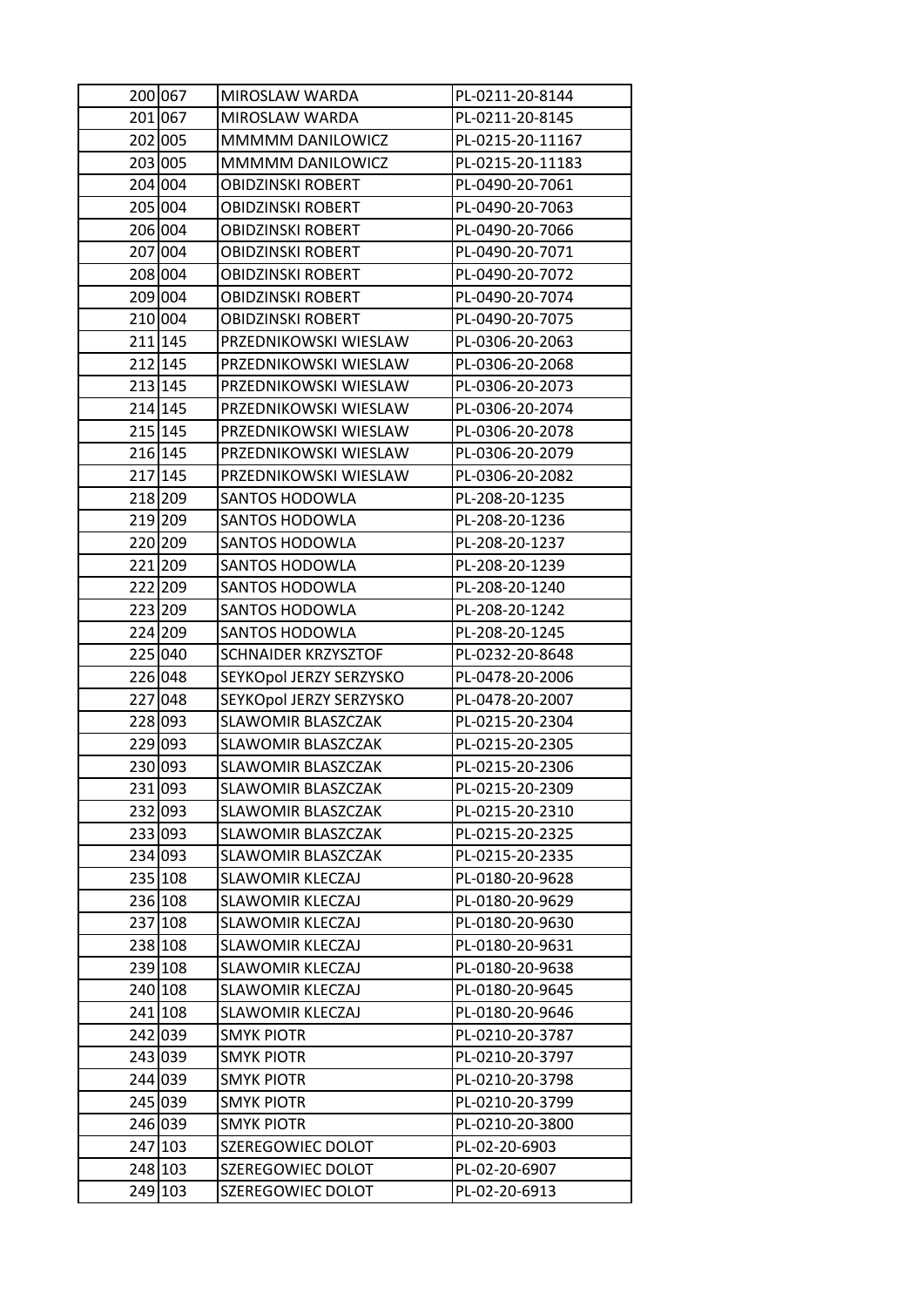| 250 103 | SZEREGOWIEC DOLOT             | PL-02-20-6915   |
|---------|-------------------------------|-----------------|
| 251 103 | SZEREGOWIEC DOLOT             | PL-02-20-6917   |
| 252 103 | SZEREGOWIEC DOLOT             | PL-02-20-6920   |
| 253 103 | SZEREGOWIEC DOLOT             | PL-02-20-6922   |
| 254 008 | <b>SZTOBNICKI PAWEL</b>       | PL-0102-20-9101 |
| 255 008 | SZTOBNICKI PAWEL              | PL-0102-20-9102 |
| 256 008 | <b>SZTOBNICKI PAWEL</b>       | PL-0102-20-9105 |
| 257 008 | <b>SZTOBNICKI PAWEL</b>       | PL-0102-20-9106 |
| 258 008 | <b>SZTOBNICKI PAWEL</b>       | PL-0102-20-9107 |
| 259 008 | <b>SZTOBNICKI PAWEL</b>       | S-24-20-329     |
| 260 008 | <b>SZTOBNICKI PAWEL</b>       | S-24-20-330     |
| 261 118 | SZYMKOWIAK MIROSLAW           | PL-0219-20-3157 |
| 262 118 | SZYMKOWIAK MIROSLAW           | PL-0219-20-3159 |
| 263 118 | SZYMKOWIAK MIROSLAW           | PL-0219-20-3167 |
| 264 118 | SZYMKOWIAK MIROSLAW           | PL-0219-20-3169 |
| 265 118 | SZYMKOWIAK MIROSLAW           | PL-0219-20-3171 |
| 266 118 | SZYMKOWIAK MIROSLAW           | PL-0219-20-3172 |
| 267 118 | SZYMKOWIAK MIROSLAW           | PL-0219-20-3173 |
| 268 213 | TEAM BARKA                    | PL-0211-20-8954 |
| 269 213 | <b>TEAM BARKA</b>             | PL-0211-20-8956 |
| 270 167 | TEAM ESCHKE KOLODYNSKI        | PL-0143-20-6054 |
| 271 167 | <b>TEAM ESCHKE KOLODYNSKI</b> | PL-0143-20-6055 |
| 272 160 | TEAM STOCHAJ- NIZYNSKI        | PL-0425-20-6631 |
| 273 160 | TEAM STOCHAJ- NIZYNSKI        | PL-0425-20-6641 |
| 274 160 | TEAM STOCHAJ- NIZYNSKI        | PL-0425-20-6650 |
| 275 105 | <b>TOMASZ GOZDUR</b>          | PL-0185-20-6071 |
| 276 105 | <b>TOMASZ GOZDUR</b>          | PL-0185-20-6078 |
| 277 105 | TOMASZ GOZDUR                 | PL-0185-20-6079 |
| 278 105 | <b>TOMASZ GOZDUR</b>          | PL-0185-20-6081 |
| 279 105 | <b>TOMASZ GOZDUR</b>          | PL-0185-20-6088 |
| 280 043 | <b>TORZ SLAWOMIR</b>          | PL-0140-20-5056 |
| 281 043 | <b>TORZ SLAWOMIR</b>          | PL-0140-20-5066 |
| 282 043 | TORZ SLAWOMIR                 | PL-0140-20-5067 |
| 283 043 | <b>TORZ SLAWOMIR</b>          | PL-0140-20-5075 |
| 284 043 | <b>TORZ SLAWOMIR</b>          | PL-0140-20-5085 |
| 285 043 | TORZ SLAWOMIR                 | PL-0140-20-5090 |
| 286 043 | <b>TORZ SLAWOMIR</b>          | PL-0140-20-5091 |
| 287 110 | WALDEK MAJEWSKI               | PL-0180-20-5513 |
| 288 110 | <b>WALDEK MAJEWSKI</b>        | PL-0180-20-5517 |
| 289 110 | WALDEK MAJEWSKI               | PL-0180-20-5593 |
| 290 110 | WALDEK MAJEWSKI               | PL-0180-20-6603 |
| 291 110 | <b>WALDEK MAJEWSKI</b>        | PL-0180-20-6605 |
| 292 110 | WALDEK MAJEWSKI               | PL-0180-20-6606 |
| 293 110 | WALDEK MAJEWSKI               | PL-0180-20-6608 |
| 294 041 | WG MAZURY                     | BE--20-2057621  |
| 295 041 | WG MAZURY                     | BE--20-2108445  |
| 296 041 | WG MAZURY                     | BE--20-2108452  |
| 297 041 | WG MAZURY                     | BE--20-2108459  |
| 298 041 | WG MAZURY                     | PL-013-20-7464  |
| 299 041 | WG MAZURY                     | PL-013-20-7465  |